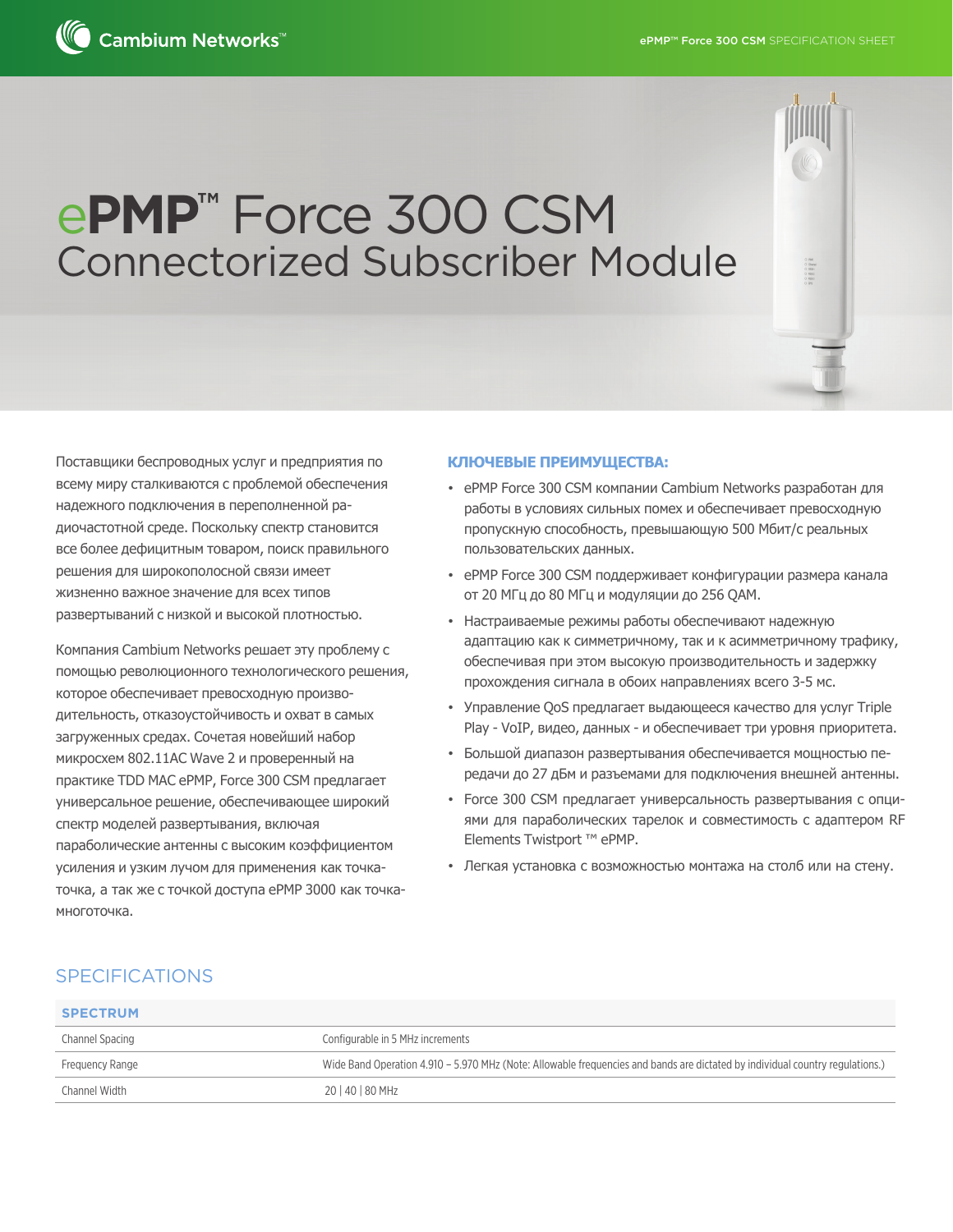## **SPECIFICATIONS**

| <b>INTERFACE</b>                                    |                                                                       |
|-----------------------------------------------------|-----------------------------------------------------------------------|
| MAC (Media Access Control) Layer                    | Cambium Proprietary                                                   |
| Physical Layer                                      | 2x2 MIMO/OFDM                                                         |
| Ethernet Interfaced                                 | 10/100/1000 BaseT, Compatible with Cambium PoE & Standard PoE pinouts |
| Protocols Used                                      | IPv4/IPv6 (Dual Stack), UDP, TCP, ICMP, SNMPv2c, NTP, STP, IGMP, SSH  |
| Network Management                                  | IPv4/IPv6, HTTPs, SNMPv2c, SSH, Cambium Networks cnMaestro™           |
| <b>VLAN</b>                                         | 802.10 with 802.1p priority                                           |
| <b>PERFORMANCE</b>                                  |                                                                       |
| ARQ                                                 | Yes                                                                   |
| Nominal Receive Sensitivity (w/FEC) @20 MHz Channel | $MCSO = -89$ dBm to MCS8 (256 QAM-3/4) = -66 dBm (per chain)          |
| Nominal Receive Sensitivity (w/FEC) @40 MHz Channel | $MCSO = -87$ dBm to MCS9 (256QAM-5/6) = -64 dBm (per chain)           |
| Nominal Receive Sensitivity (w/FEC) @80 MHz Channel | $MCSO = -84$ dBm to MCS9 (256QAM-5/6) = -59 dBm (per chain)           |
| Modulation Levels (Adaptive)                        | MCSO(BPSK)to MCS9 (256QAM5/6)                                         |
| Transmit Power Range                                | 0 to +29 dBm (combined, to regional EIRP limit) (1 dB interval)       |
| <b>PHYSICAL</b>                                     |                                                                       |
| Surge Suppression                                   | 1 Joule Integrated; Optional 30V Surge Suppressor (C000000L065A)      |
| Environmental                                       | <b>IP67</b>                                                           |
| Temperature                                         | -22°F to +140°F (-30°C to +60°C)                                      |
| Weight                                              | 0.46 kg (1.0 lbs.)                                                    |
| <b>Wind Survival</b>                                | 180 km/hour (112 mi/hour)                                             |
| Dimensions (Dia x Depth)                            | 220mm x 80mm x 25mm (8.7in. x 3.15in. x 1.0 in.)                      |
| Pole Diameter Range                                 | 6.4 cm $-$ 7.6 cm (2.5 in $-$ 3 in)                                   |
| Power Consumption                                   | 12 Watts                                                              |
| Input Voltage                                       | 30 Volts nominal (14 to 30V range)                                    |
| Powering Method Supported                           | 29 V Cambium PoE (included)                                           |
| <b>SECURITY</b>                                     |                                                                       |
| Encryption                                          | 128-bit AES (CCMP mode)                                               |
| <b>CERTIFICATIONS</b>                               |                                                                       |
| <b>FCCID</b>                                        | Z8H-89FT0047                                                          |
| Industry Canada Cert                                | 109W-0047                                                             |
| CE                                                  | EN301 893 V2.1.1 (5.4 GHz), EN 302 502 V2.1.1 (5.8 GHz)               |
| <b>PART NUMBER</b>                                  | <b>DESCRIPTION</b>                                                    |
| C058910C122A                                        | ePMP 5 GHz Force 300 CSM Radio (FCC) (US cord)                        |
| C050910C124A                                        | ePMP 5 GHz Force 300 CSM Radio (IC) (Canada/US cord)                  |
| C050910C223A                                        | ePMP 5 GHz Force 300 CSM Radio (EU) (EU cord)                         |
| C050910C323A                                        | ePMP 5 GHz Force 300 CSM Radio (EU) (UK cord)                         |
| C050910C021A                                        | ePMP 5 GHz Force 300 CSM Radio (ROW) (no cord)                        |
| C050910C121A                                        | ePMP 5 GHz Force 300 CSM Radio (ROW) (US cord)                        |
| C050910C221A                                        | ePMP 5 GHz Force 300 CSM Radio (ROW) (EU cord)                        |
| C050910C321A                                        | ePMP 5 GHz Force 300 CSM Radio (ROW) (UK cord)                        |
| C050910C421A                                        | ePMP 5 GHz Force 300 CSM Radio (ROW) (India cord)                     |
| C050910C422A                                        | ePMP 5 GHz Force 300 CSM Radio (India) (India Cord)                   |